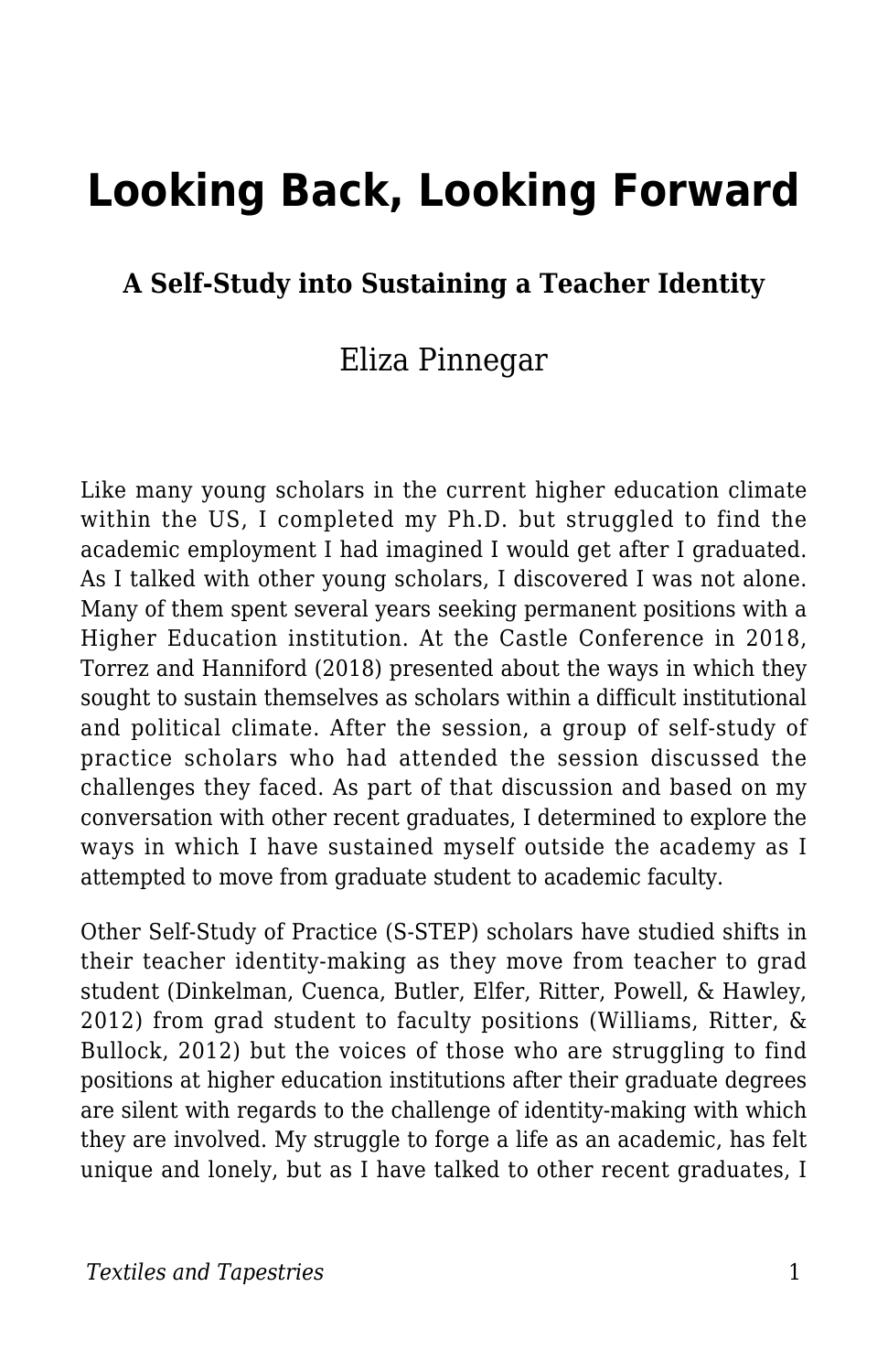have found the experience to be more common than I thought. Putnam (2005) argues that in examining the particular we are able to uncover understandings that others can use in solving similar problems. Thus, I set out to explore how I am sustaining my teacher educator, researcher and academic identity when not officially a teacher educator at a higher education institution. In this narrative self-study, I recognize the situatedness of my experience but as Slife (2004) states: "Suddenly, the engaged and situated character of our lives becomes clear. We are no longer primarily rational beings, with our minds and ideas as our only or even our primary resources" (p. 176). Through an ongoing process of positioning and being positioned within inquiries, our identity and understanding is formed and revealed (Harre & van Langehove, 1999). This study is representative of another way in which teacher educators seek to sustain themselves as they live out varying narratives as teacher educators.

The purpose of this study is to examine my narratives of sustaining my identity in facing the challenge of experiencing the living contradiction of being and not being a teacher educator scholar in order to develop understandings of what is sustaining and what makes me resilient as a teacher educator scholar within the academy but outside the academic institutional landscape.

## **Methodology**

Self-Study or Self- Study of Practice or S-STEP is described by Pinnegar and Hamilton (1998) as a methodology where "one's self, one's actions, one's ideas, as well as the "not self" (p. 236) is considered. "It is autobiographical, historical, cultural, and political... it draws on one's life, but it is more than that" (Pinnegar & Hamilton, 1998, p. 236). This study of my experience of this living contradiction follows the tenets of LaBoskey's (2004) five characteristics of S-STEP. I took up the study focused on my experience in seeking to be resilient as a teacher educator outside the academy. It is interactive and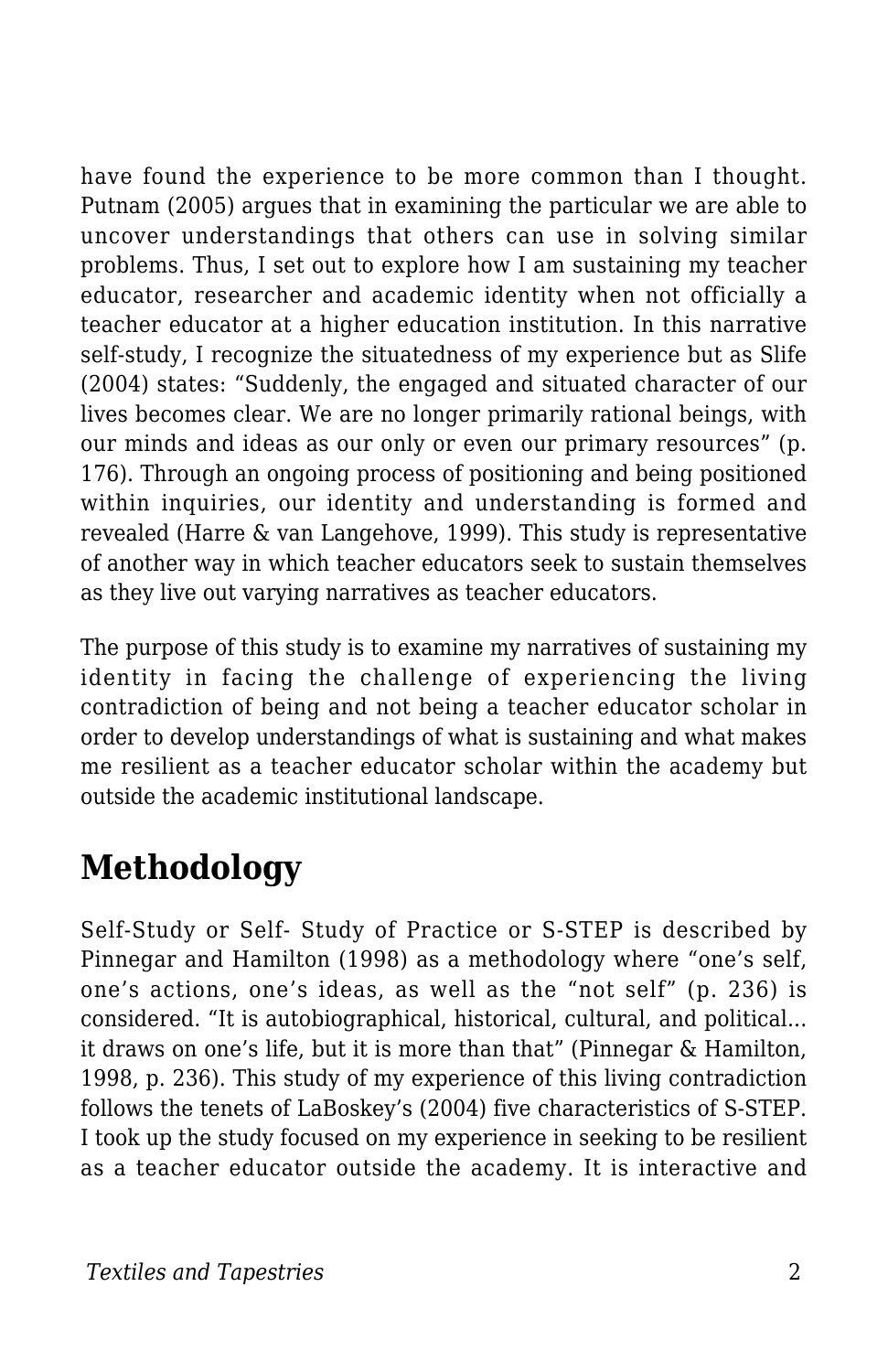improvement aimed because I have engaged myself as a critical friend and engaged in dialogue with others about my situation. I seek to use what I find to be more resilient. I use qualitative methods and in attending to trustworthiness in my analysis, I seek exemplar validation.

Because "the work of self-study falls *in the midst*..., *between*, and *alongside*" (Hamilton, 2004) the lived life being studied, just as Narrative Inquiry which Clandinin and Connelly (2000) describe as always being in the midst of a life unfolding over time, this work is ongoing as new experiences shape my understandings and interpretations, and therefore my future experiences and understandings.

## **Data Sources and Analysis**

To uncover what sustains me, I explored previously written narrative accounts, engaged in memory work, utilized Facebook and blog posts, as well as journal records across the years since my graduation. The narrative accounts came from the narrative beginnings that I constructed for my M.A. and Ph.D. projects. I have commented on my experiences and feelings in Facebook and blog posts and in personal journal records and I pull forward data from these sources that are relevant to my exploration of how I sustain myself in the academy outside an institution.

Using Dewey's notion of experience (1938), I engage with my data by thinking narratively with it, organizing it into stories of similar themes (commitment, relationships, identity, training, etc.), looking within each to identify the critical events, and taking into account Clandinin and Connelly's (2000) three commonplaces (temporality, sociality and place). While I did not engage with a specific critical friend (because of the intense vulnerability I felt), I reviewed the data acting as my own critical friend in determining which events from the various data were relevant in my exploration of my sources of support and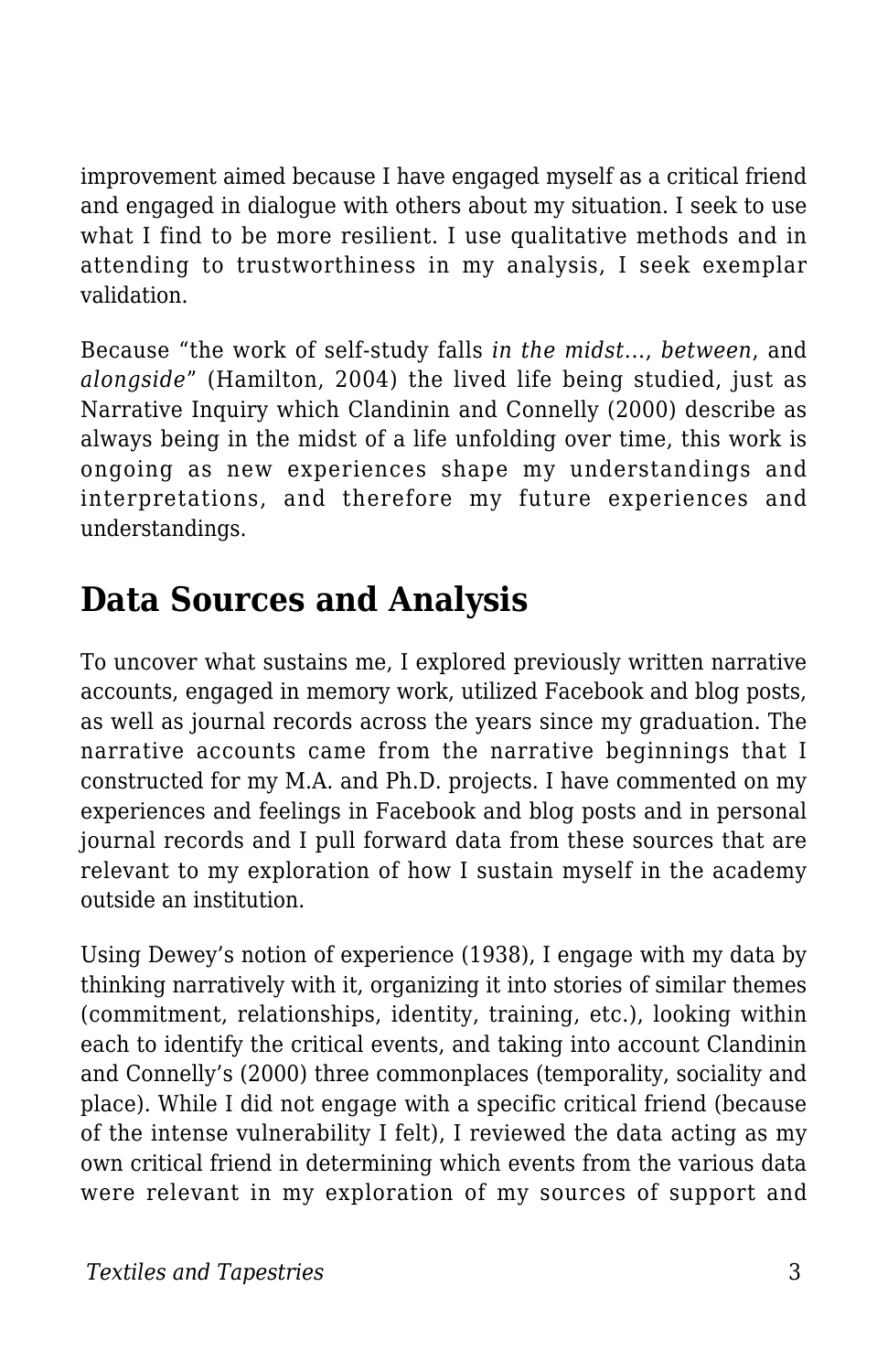experiences of resilience. Once the critical events were identified, I used the three-dimensional narrative space and utilized the three commonplaces: moving forward and backward in time, moving inward and outward, and attending to place. As I came to understandings of the events, I engaged in dialogue with friends and colleagues to unpack these experiences and my developing knowledge and understanding. I pulled forward threads, or resonances I identified among my stories. In this way I uncovered understandings that emerged. Acting as my own critical friend, I sought to discern meaning and identify implications for myself, my living contradiction, and the wider landscape by constantly challenging my assumptions about how I felt or the realities of events. I constantly problematized the threads and the knowledge that was emerging in order to bring deeper understanding.

The threads that emerged were that of commitment I felt to the larger scholarly community and myself, the relationships that helped sustain me within and outside academia, and the academic pursuits I engaged in.

### *Threads: Looking Back*

Bullough and Pinnegar (2001) suggest that it is important to consider what the life pre and in-service teachers imagined as they began their journey to teaching. In my own work (Pinnegar, 2012) I confronted my own imaginings of what being a teacher would look like. I had imagined a public elementary classroom filled with student work and energetically engaged children. I imagined working with those children with behavioral or learning difficulties to determine ways forward that would be beneficial to the child and satisfy the educational system.

My imaginings of being a teacher after graduating with my teaching degree was not without the harsh realities that come with real-world experience but it did include an image of traditional employment. It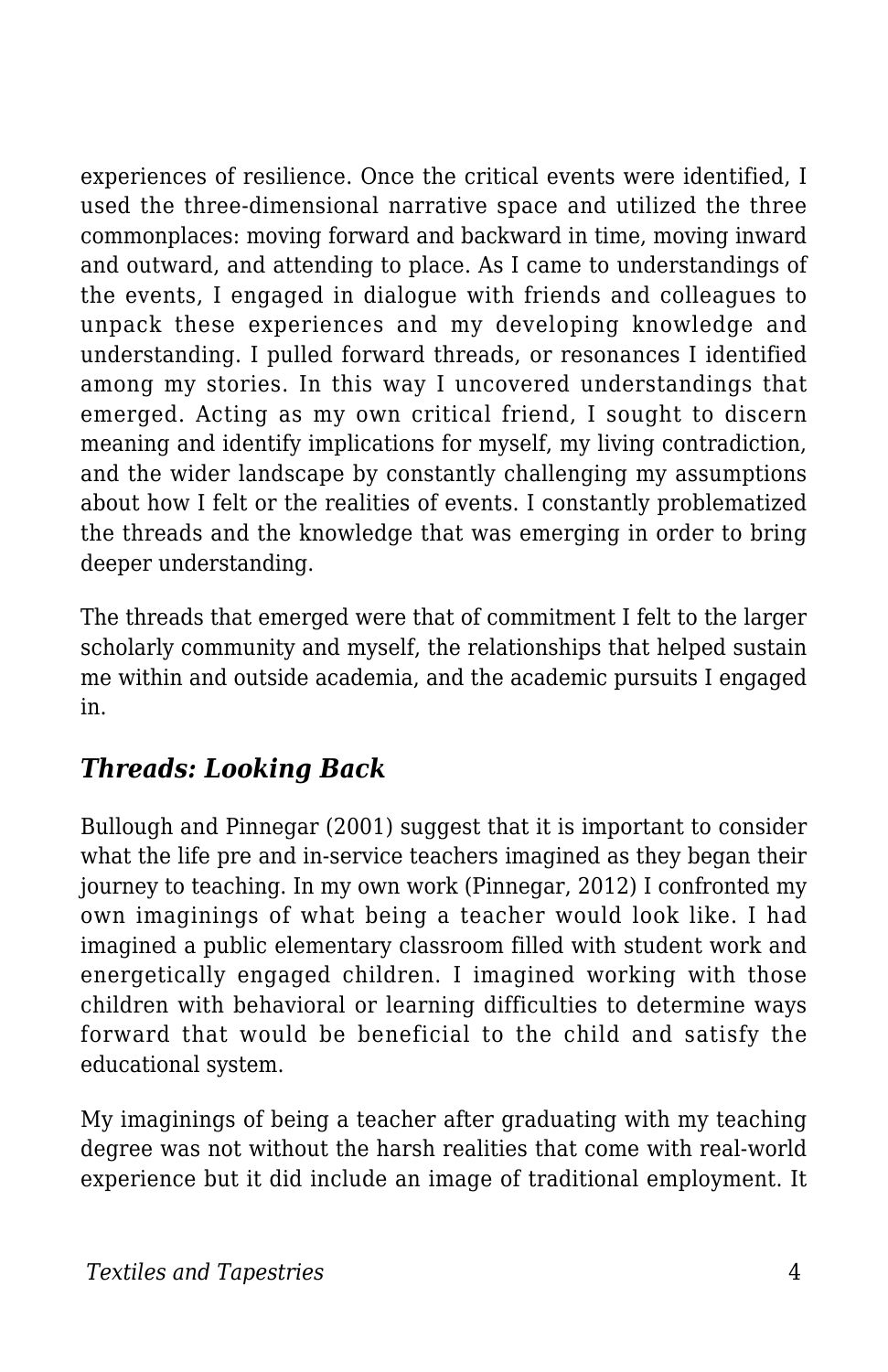seemed that traditional teaching was not in my future as I took a job at a childcare facility before going on to my graduate education.

As my dissertation was nearing completion, I again began imagining my life after graduate school. Once again I imagined myself in the traditional environment.

| Walls filled        |
|---------------------|
| <b>Books</b>        |
| Art.                |
| From kids           |
| From adults         |
| Sitting area        |
| Warm tea            |
| <b>Snacks</b>       |
|                     |
| The professional me |

*Readying for class*

*Video chat?*

#### *No, tomorrow*

*Lunch with colleagues after class*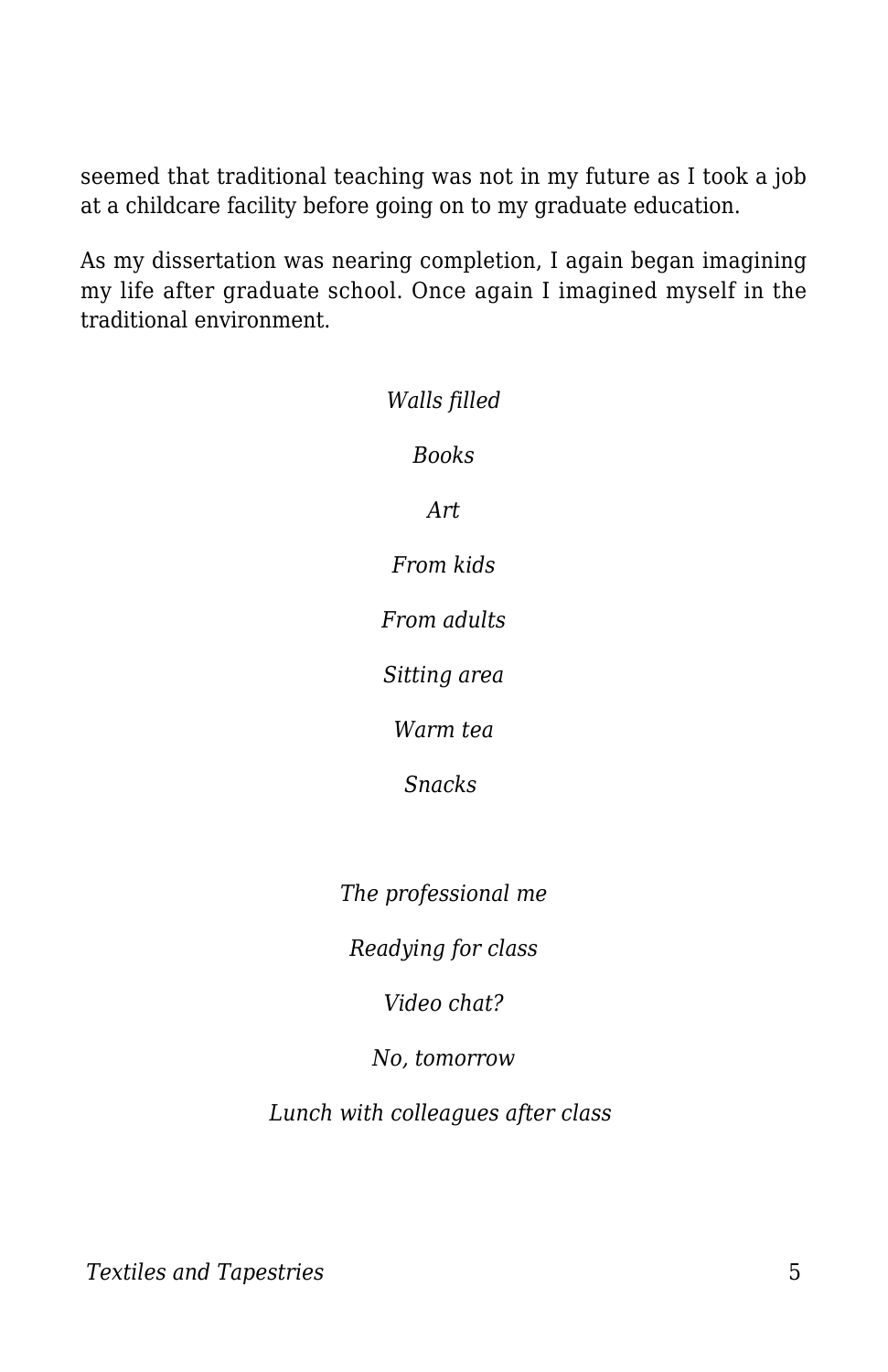*Writing music*

*Writing day*

*Writing snacks*

*Productivity in scheduling*

*Leaving my home*

*Others see it as my office* 

(Memory work, 2019)

It is clear that in my imaginings I did not wonder how I would be sustained. It was not a question because I imagined that, just as when I was doing my graduate work, the life and work itself would sustain me. What did not occur to me is how I might be sustained if I were not to enter an academic institution.

In 2018 at Invisible college in Toronto, I was confronted by the realities of my situation again as I presented alongside other scholars talking about what sustains us. I sat and listed as colleague after colleague described the difficulties they had in their lives and at their intuitions to be sustained as an academic. I listed as those in attendance also shared stories that illustrated the struggle they felt of being sustained within the institutions they worked.

When it came my time to share my experiences of being sustained, I realized how very different my experiences were from those in the group, but not necessarily those around the world.

"I felt almost angry. Everyone was talking about how hard it was to be sustained in the university. I don't disagree with anything anyone said but some said how they would leave and do something else with their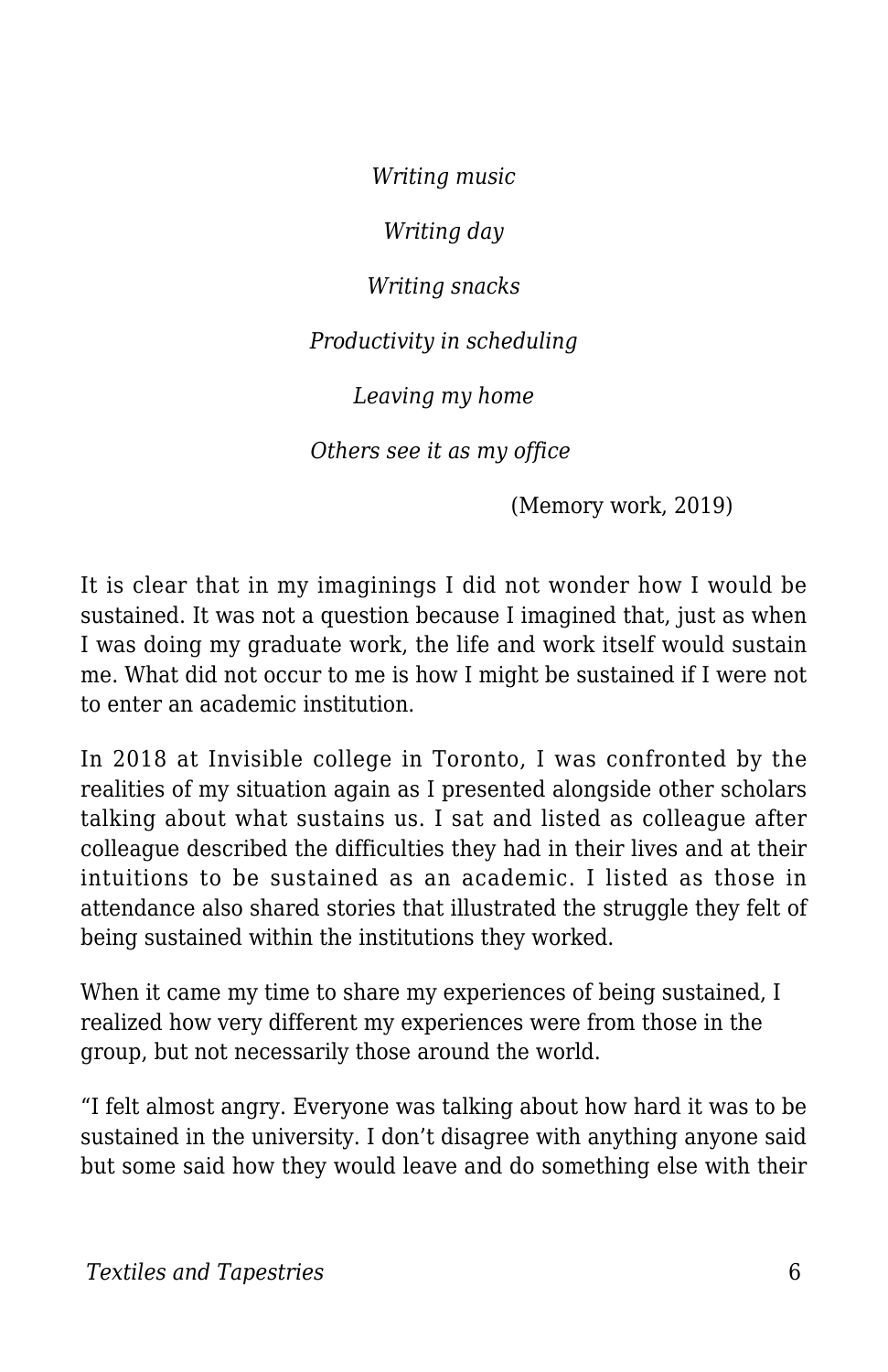lives if they could figure out what would make them happy. And here I was sitting thinking how much I would LOVE to be at a university dealing with those problems. I talked about not getting a job and how hard it was to be sustained. How every day I have to build the house again because I didn't have the frame of having an academic job to support

1. Every night my house would fall because it had no frame and every morning I had to build it again. SO FRUSTRATING!!! And yet I continue to choose to build, and build and build, hoping that one day the house will stay up."

(Journal entry, 2018)

After the discussion at Invisible College in 2018, I recommitted to look at what sustained me in academia while outside the academy. As I looked through the experiential accounts and my Facebook posts, planner entries and jottings, I realized that there were three things that helped me build my house of sustaining and allowed me to continue.

#### *Building the House: Contribution and Commitment*

From the conversation at Invisible College, I realized that I continued to work to be in the academic world, not because I had spent so much time and money to be part of it or because I couldn't think of other things to do. I chose to be in academia because I believed in it. There was a commitment that I had developed that required me to contribute to the community that had given so much to me.

"It's not just about a job. What happened to me in graduate school changed me. I want to pay that forward and help others see the possibilities that are present in teaching and thinking deeply". (Conversation, May 2018)

I believed in education, in the power it had to help children and adults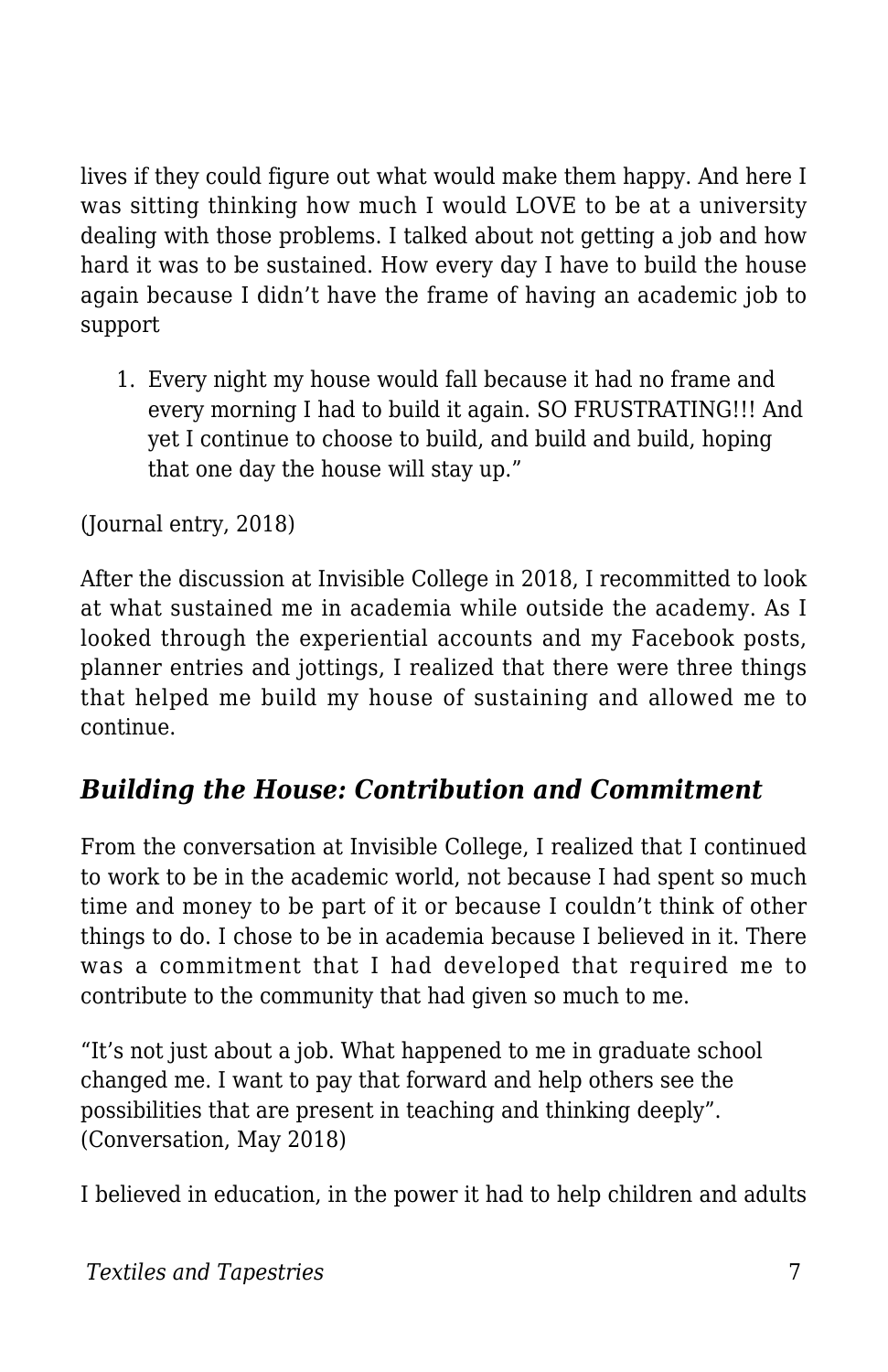change their worlds and was committed to exploring those experiences. Therefore I could not simply leave academia to be a chef or artist; to develop and gain employment with other talents. I had a commitment to the larger scholarly community and myself as a teacher, educator, researcher and scholar.

#### **Figure 1**



Looking over the lists I made, plans written down, tweets made, and Facebook posts, I cannot help but notice the sheer volume of academic items and language present. In one recent list (notes, 2019) half of the items had to do with academia in some way. The others were reminders to clean or to call people yet it is clear that, even when not in a university setting, much of my life (or what I wanted for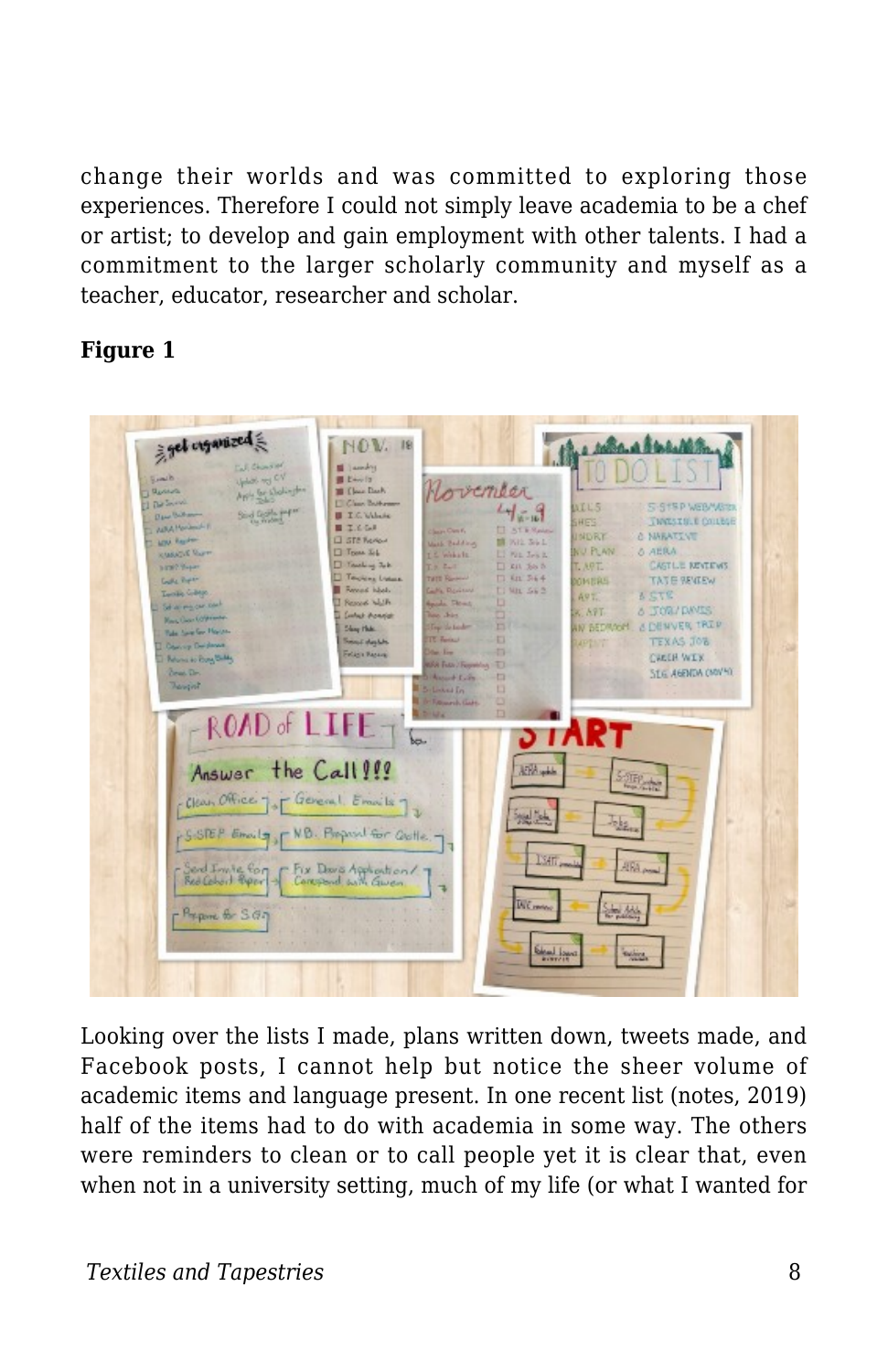my life) was around the expanding my own knowledge and sharing knowledge with the academic and professional communities.

### *Building the House: Relationships in and Outside the Academic Community*

One of my favorite quotes is from the John Dunne 1624 poem, "No man is an island". When I left my doctoral program I had felt a great sense of loss. I had left the place where, for me, I had wonderful support, colleagues who listened to my work, experienced scholars to help me think about my work, and relationships that provided me a break when I needed it. I imagined that when I entered another university setting I would be able to develop these same relationships that would sustain me in the university setting.

Without that natural structure I was forced to develop new and older relationships that would sustain me and make me more resilient to the hardships of being outside academia.

*Bobby: Eliza?! Do you think Roscoe (Eliza's dog) misses us? Eliza: I think he does. He's probably missing us right now. Bobby: I think so too because we are friends and when you're friends you want to play together. I have lots of friends. Like...Spencer and Jay and Cal...and YOU!* (Conversation with Bobby, 2019).

Perhaps the most important relationships for me have been those outside of the academic world. The above conversation with Bobby, a three-year-old, was important for me as it made me realize the support I had from continuing to work with children. Though Bobby's initial question was about my dog and the nature of friendships, my researcher brain began to wonder about how Bobby, and other children understood the relationships they had. My mind was peppered with wonders and questions. When I shared these with Bobby, and the other children I worked with, they obliged and shared stories and wonders of their own. "You're a writer, right? You should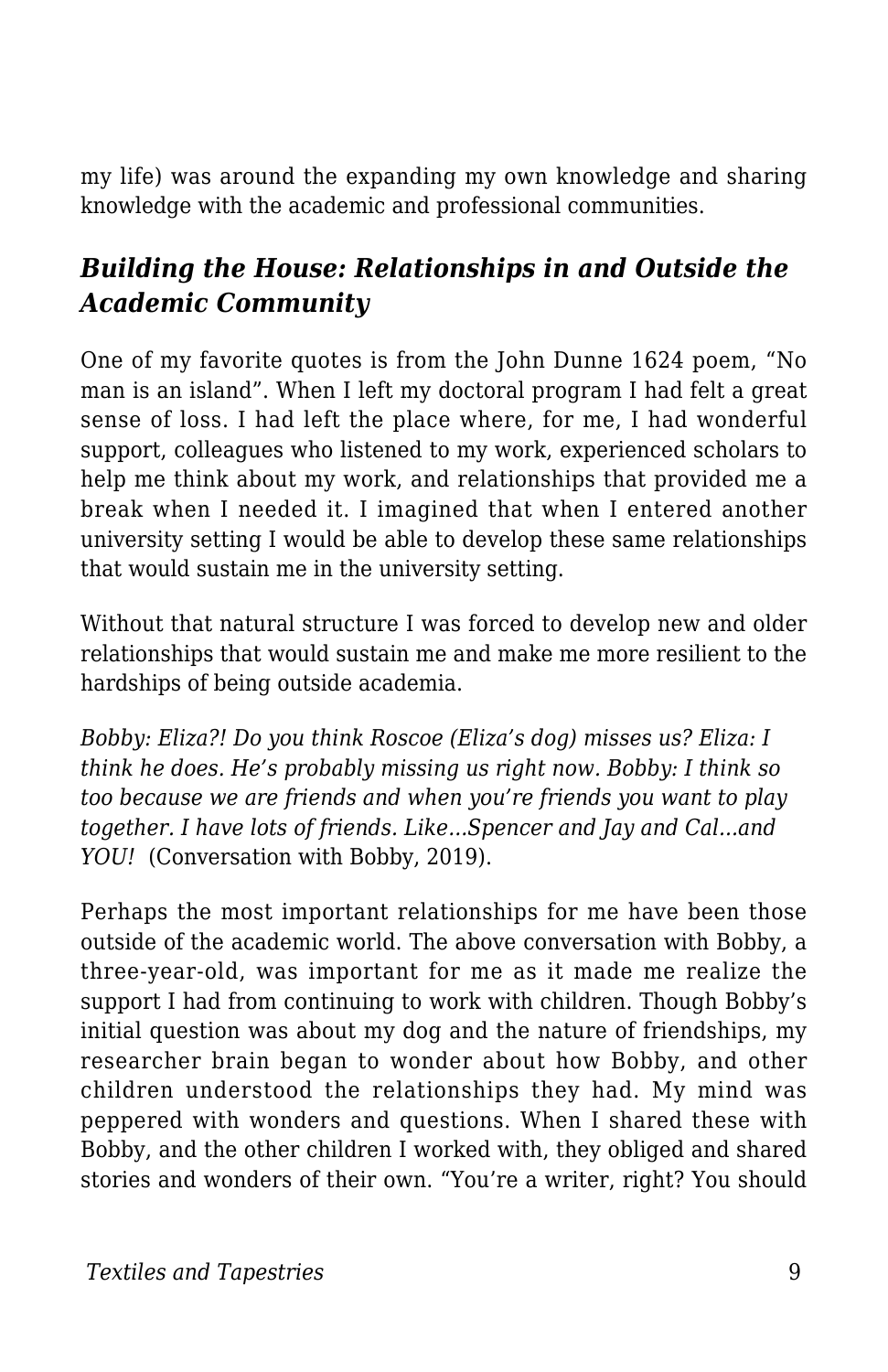write about this. It would be a good book" (Conversation with Xavi, February, 2018).

My academic and scholarly relationships have also sustained me. As with all things in the digital age, relationships are both easily accessible and difficult to maintain. So many times I had intentions to keep a schedule of talking with friends and colleagues about their work and ideas for projects to maintain those connections. These quickly grand designs soon failed to be executed. However, the relationships did not fade away. I had to accept a less structured form that would still allow other scholars to sustain me. As I struggled to maintain my identity as a researcher and scholar, it was my conversations with other researchers, scholars and teacher educators that helped me think about the ways I might be sustained.

As colleagues asked about what I was doing, they helped me to think about my experiences as a researcher. They encouraged me to inquire into the events and relationships in which I was immersed. Ultimately, I was the one who had to initiate conversation.

*Eliza: Want to come to a late dinner with us?* 

*Raegan: Yes! Then you can tell me what your next steps are and what research you are doing.* I had to be open and accepting of the opportunities that came my way to talk with others, from Facebook messages, Instagram conversations, and actively participating in conferences.

#### *Building the House: Engaging in Academic Pursuits*

As with my relationships, it became clear to me that if I wanted to maintain some type of identity as a researcher and scholar, being active in academia, I needed to do those things that I would be doing if I were living out my imagined life of academia.

I had made a commitment early in my education that, no matter what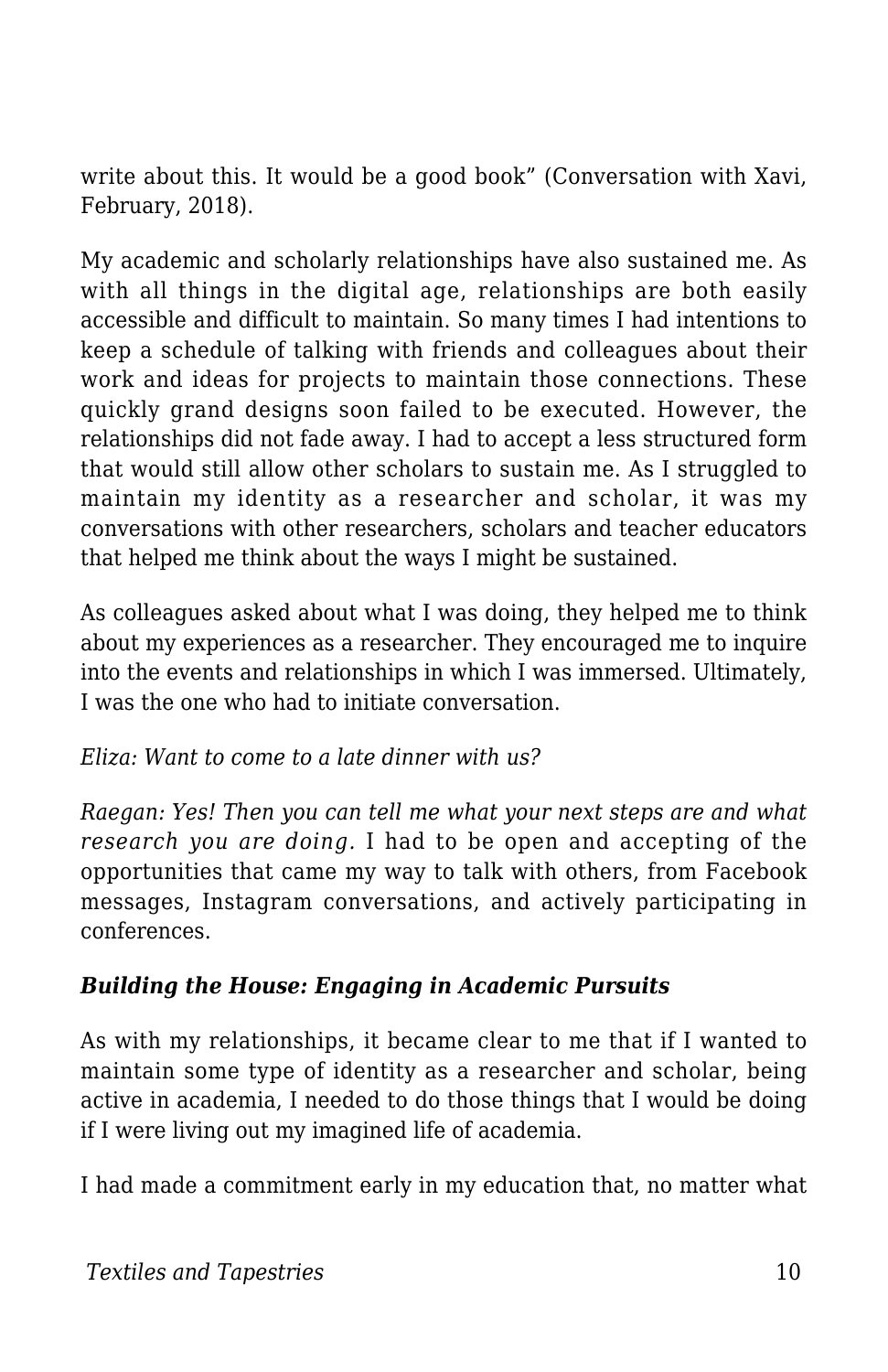happened or how life unfolded, I would always work to be part of the academy. I would continue doing research and share that research in articles and at conferences. I would seek out opportunities to help new and emerging scholars with their work, to help strengthen the research communities that meant so much to me.

I sought out opportunities that would not only allow me to give back to the research community but would also help me sustain and develop myself as a researcher. Guest lecturing, reviewing articles for journals, and attending conferences were important. More impactful, perhaps, were the pre-conference workshops which provided me a place, once again, to sit with other scholar educators, discussing ideas, working through pieces of writing, deepening my knowledge of research and methodology, and being generally fulfilled.

"I nominate Eliza!" (AERA, 2019). As the relationships I painstakingly cultivated grew, so did my opportunity to serve the communities that had sustained me. As I was asked to review articles for journals, I began to wonder if the identity that I was so desperately trying to sustain was seen by others as being set. While not the life I had imagined, it became increasingly clear that the boards I served on, the journals I reviewed for, the research I engaged in, and all of the other academic pursuits I participated in were not about trying to claim an absence of myself as a researcher and academic but that it was an identity that I deeply held that was being sustained and allowing me to be resilient in my identity.

## **Conclusion/Discussion**

From my review of all my data sources, three threads were revealed. And yet it is clear that the threads are woven together, overlapping, weaving together. These threads are not just stories to be told as a way to bolster the individual but are the way in which I have inquired and made meaning of the experiences of my life.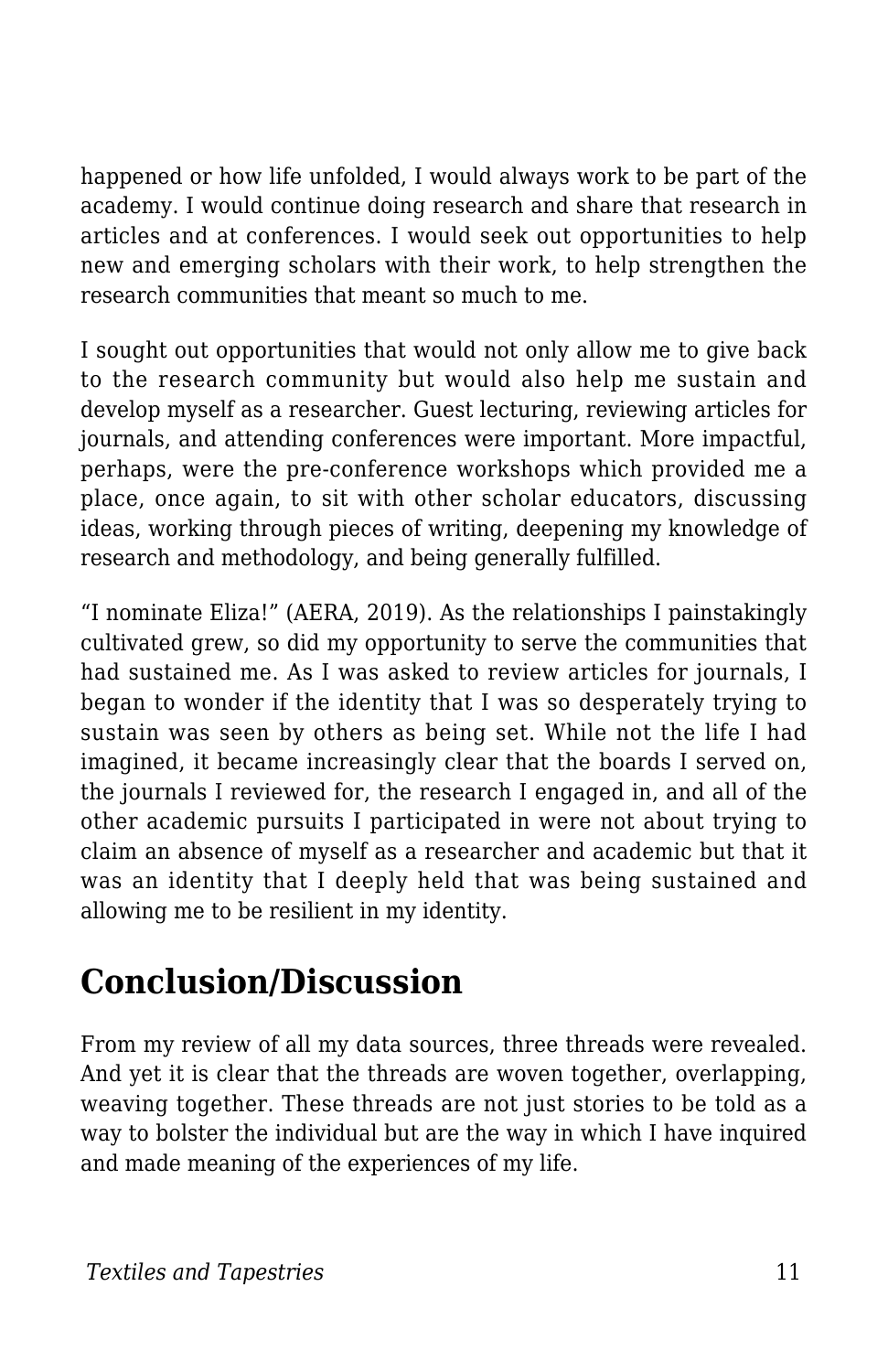The first thread was the value of a strong sense of purpose and commitment to being and becoming a teacher educator scholar. I recognized that I had a clear sense of myself as a scholar and as a teacher educator. I knew I had the potential to contribute much to the research conversation and the development of teachers.

A second thread focused on the value of relationships. Two kinds of relationships were especially important. The first was relationships of support within the academic community where my ideas were valued and treated with respect. The second were relationships with children and family. Interactions in these settings provided evidence of my strength and insight in working with others and supporting children.

The third was my ability to continue to engage in academic pursuits. In addition, I determined that it was the intertwining of these threads that provide a web of sustenance and support from which my resilience emerged.

This study contributes to our understanding of the identity-making of teacher educators in spaces of challenge and struggle. It builds on the work of those who have looked at identity in terms of institutions causing us to look past the institution to define the scope of academic identity-making. It also presents new strategies for engaging in S-STEP work using past and current narrative accounts using the narrative commonplaces to push interpretation deeper.

Finally, by looking back one is able to envision the future. By looking at my past experiences I hope to imagine a way forward, strengthening my web of sustenance and allow me to become more resilient in times of difficulty and challenge when maintaining my teacher educator and researcher identity.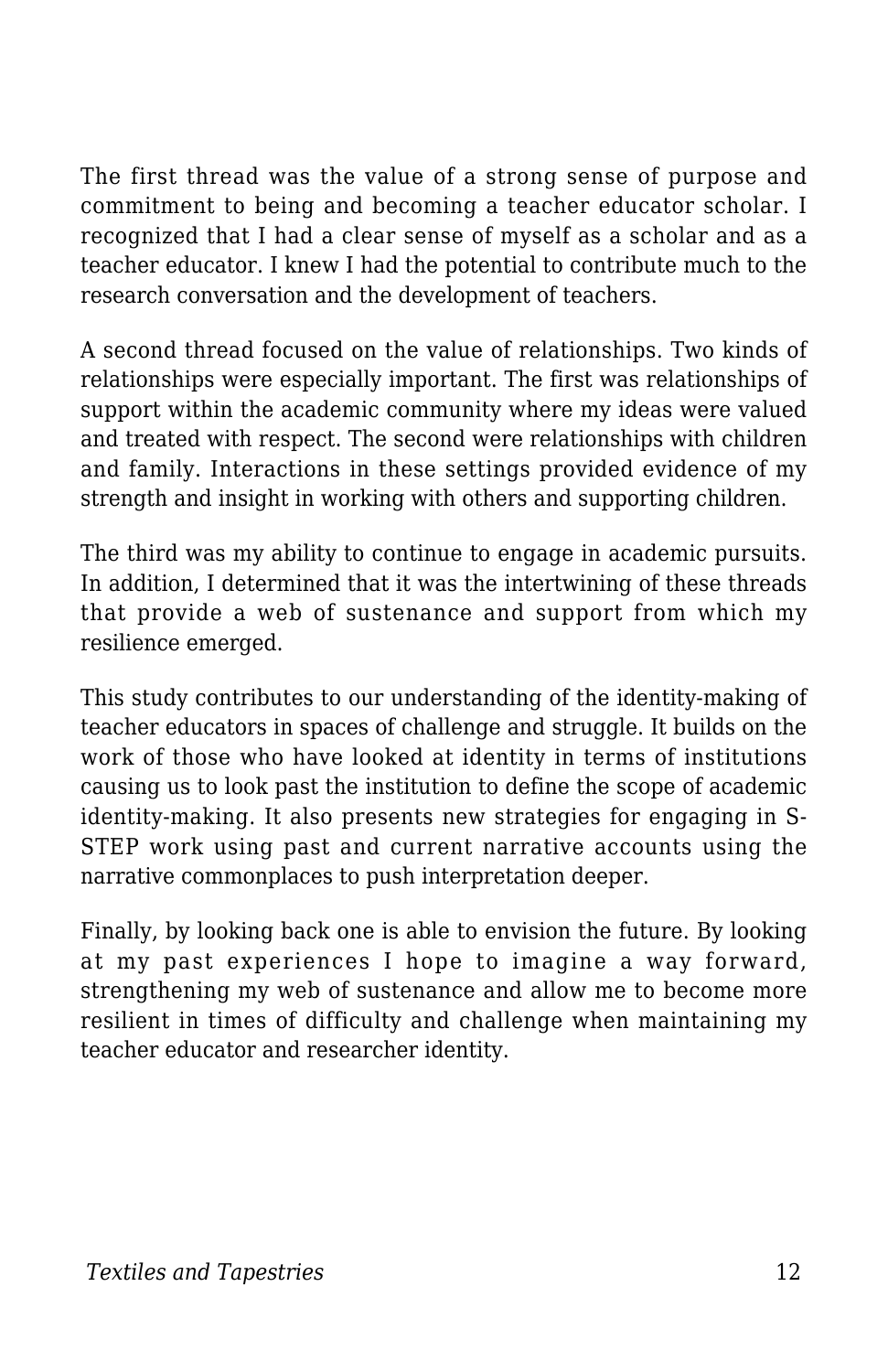### **References**

Bullough, R. V., Jr. & Pinnegar, S. E. (2001). Guidelines for quality in autobiographical forms of self- study research. *Educational Researcher, 30 (3),* 13-22.

Clandinin, D. J., & Connelly, F. M. (2000). *Narrative inquiry: Experience and story in qualitative research.* Jossey-Bass Publishers.

Dewey, J. (1938). *Experience and Education*. Collier Books.

Dinkelman, T., Cuenca, A., Butler, B., Elfer, C., Ritter, J., Powell, D., & Hawley, T. (2012). The influence of a collaborative doctoral seminar on emerging teacher educator-researchers. *Action in Teacher Education*, *34*(2), 172-190.

Hamilton, M. L. (2004). Professional knowledge, teacher education and self-study. In *International handbook of self-study of teaching and teacher education practices* (pp. 375-419). Springer, Dordrecht.

Harré, R. and Van Langenhove, L. (1999) *Positioning theory*: Moral contexts of intentional action. London, UK: Blackwell.

LaBoskey, V. K. (2004). The methodology of self-study and its theoretical underpinnings. In J.J. Loughran, M.L. Hamilton, V. LaBoskey, & T. L. Russell (Eds). *International handbook of self- study of teaching and teacher education practices* (pp. 817-869). Dordrecht, Netherlands: Kluwer Academic Publishers.

Pinnegar, E. A. (2012). *Imagined stories interrupted: A narrative* inquiry into the experiences of teachers who do not teach. (Master of Education thesis), University of Alberta. Education & Research Archive database. (5807716)

Pinnegar, S. & Hamilton, M. L. (1998). Introduction, In M. L. Hamilton (Ed.) *Reconceptualizing the education of teachers: Self-study in*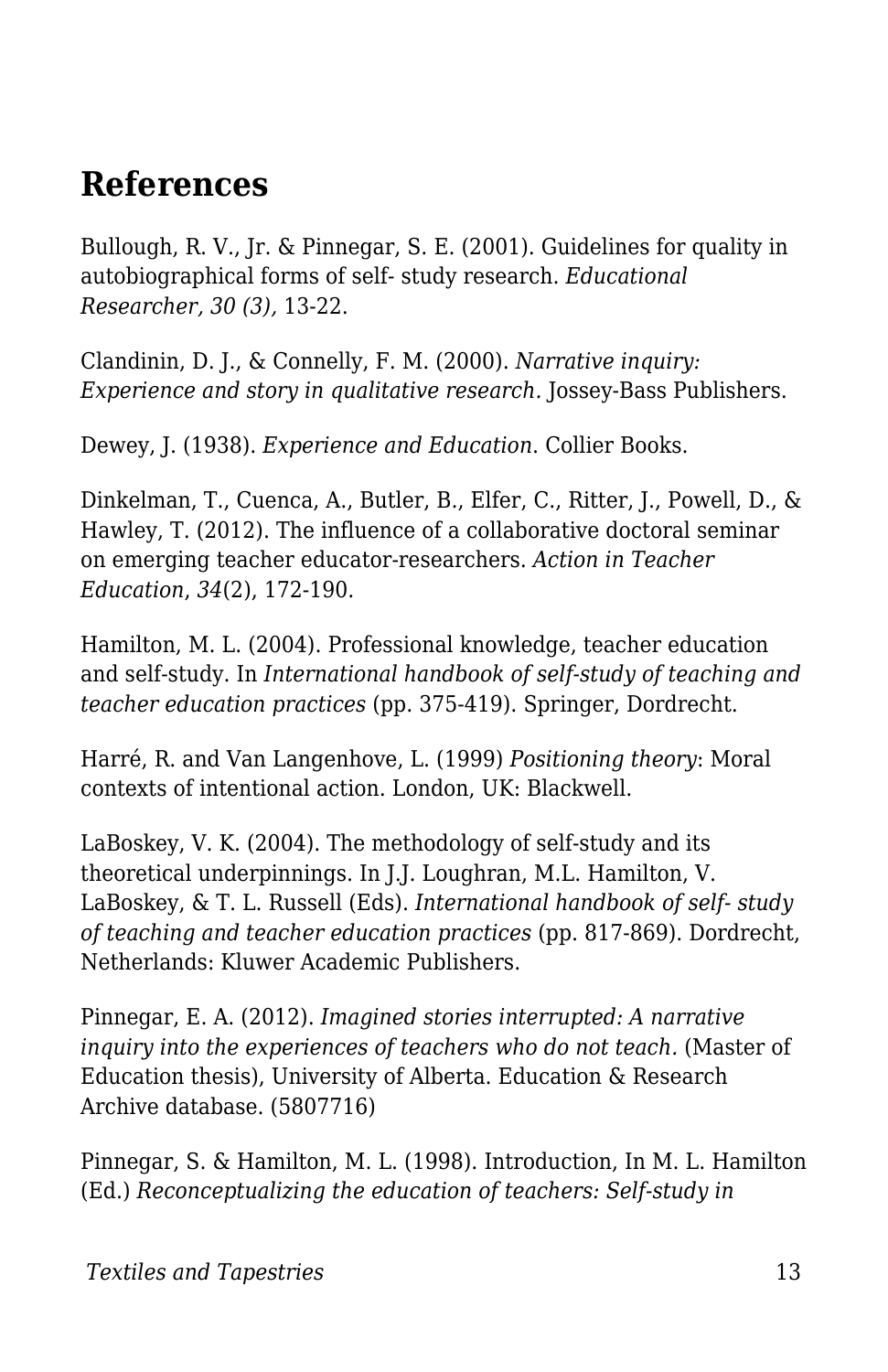*teacher education.* London: Falmer.

Putnam, H. (2005). *Ethics without ontology.* Cambridge, MA: Harvard University Press.

Slife, B. D. 2004. Taking practice seriously: Toward a relational ontology, *Journal of Theoretical and Philosophical Psychology 24(2*), pp. 157-178.

Torrez, C. A. & Hanniford, L. (2018) In D. Garbet & A. Ovens. (Eds.). *Pushing boundaries and crossing borders: Self-study as a means for researching pedagogy* (pp. xxxx). New Zealand: Self-Study of Teacher Education Pratices SIG. www.castle-conference.com.

Williams, J., Ritter, J., & Bullock, S. M. (2012). Understanding the complexity of becoming a teacher educator: Experience, belonging, and practice within a professional learning community. *Studying Teacher Education*, *8*(3), 245-260.